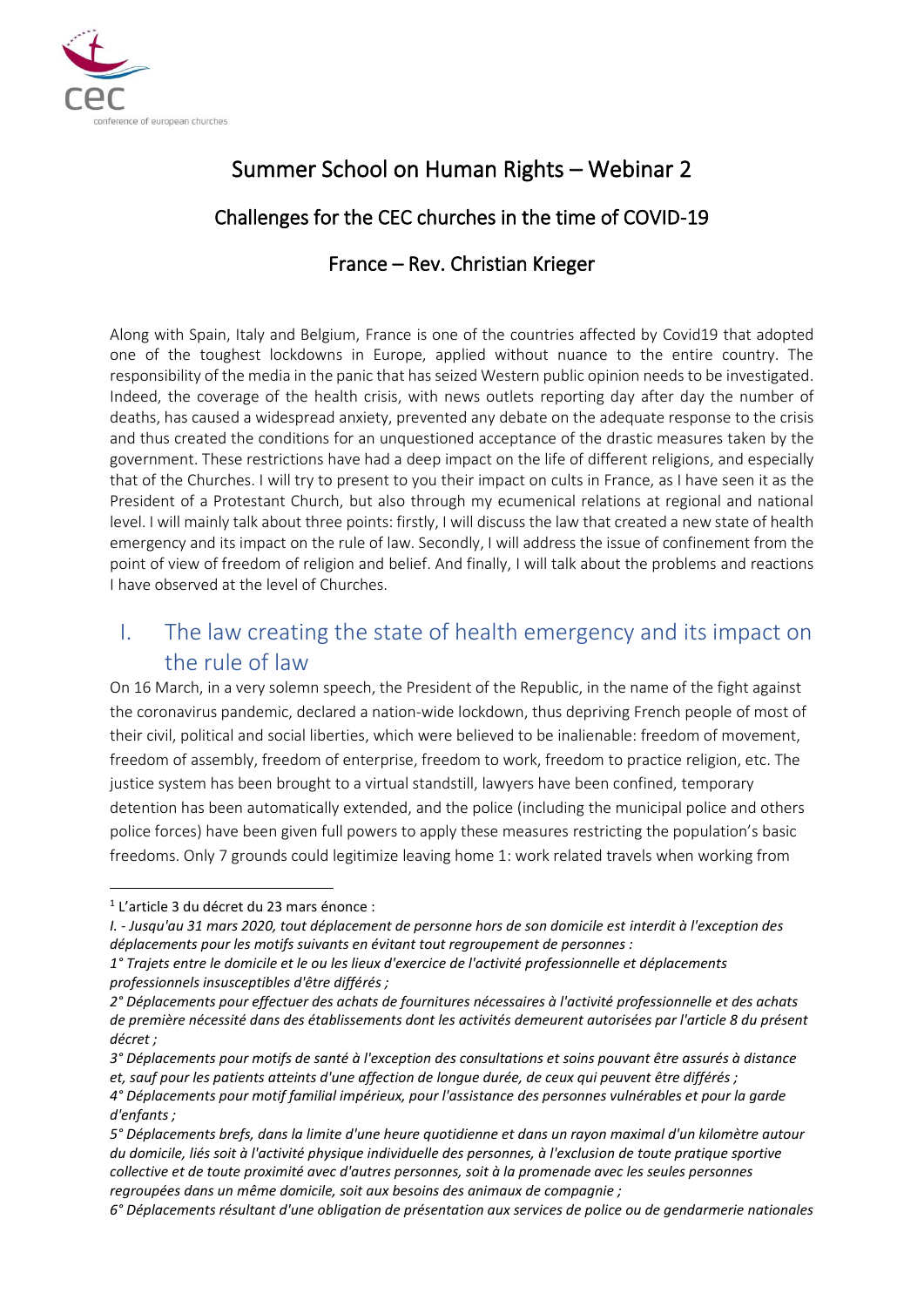

home is not possible, going out to purchase basic necessities like food, to attend a medical consultation, leaving home because of essential family-related reasons, because of a judicial or administrative convocation, or because of a community service requested by the administrative authority. It should be noted that the wording of the law and the definition of offences are all very vague, which leaves a lot of space for police interpretation, creating a risk of arbitrary enforcements.

The problem is that this deprivation of fundamental rights, and in particular of freedoms, has taken place without any legal basis. Indeed, restricting the movement of citizens does not fall within the competence of the executive power, since in France only a judicial judge, "le juge des libertés", can normally decide on an individual basis to deprive freedom of movement. Thus the decree of the 16<sup>th</sup> March 2020 has no legal basis. As a result, the Parliament hastily voted on March 23 $rd$  to pass a law creating a "state of health emergency" which can be used by the government "in the event of a health catastrophe that, by its nature and seriousness, endangers the health of the population". During the state of emergency, which is planned for 2 months but renewable, the law gives full powers to the executive, authorizing it to govern by ordinances. It strips Parliament of its powers and reduces it to the role of mere spectator, while it should be its mission to control the action of the executive by verifying at reasonable intervals whether the use of emergency powers is still justified. This law contains a measure effectively suspending any intervention by the Constitutional Council. In the facts, it represents a real suspension of the rule of law. France owes the Senate (with a right wing majority opposed to the President's party) an amendment which will cancel this law on the  $1<sup>st</sup>$  of April 2021. This article prevents the permanent presence in the French law of legal disposal to suspend the rule of law. Similarly, the state of emergency law voted in 2015 following the Paris terror attacks had been incorporated into ordinary law. Anyway, the state of health emergency will remain a part of the French law's history. It is rare for a State to renounce on its own to the powers it has gained over the legislature and the judiciary.

## II. Confinement and Freedom of Religion and Belief

In the 8<sup>th</sup> Article of the decree implementing the law passed on March 23<sup>rd</sup> and creating the state of health emergency, all religious gatherings are explicitly prohibited<sup>2</sup>. The article indeed lists places of worship among the places prohibited from receiving any public during the state of health emergency. There is however a nuance to this prohibition. "Worship establishments, falling under category V, are allowed to remain open but any gathering or meeting is prohibited with the exception of funeral ceremonies, which can welcome up to 20 people." With this rule, places of worship are open for individual meditation and only funerals are tolerated within the limit of 20 people attending. This decree calls for two remarks:

Firstly, religious practice has two dimensions: an internal and individual dimension, and an external and collective manifestation. The ban concerns the latter, the public and collective practice of religion.

*ou à tout autre service ou professionnel, imposée par l'autorité de police administrative ou l'autorité judiciaire ; 7° Déplacements résultant d'une convocation émanant d'une juridiction administrative ou de l'autorité judiciaire ;*

*<sup>8°</sup> Déplacements aux seules fins de participer à des missions d'intérêt général sur demande de l'autorité administrative et dans les conditions qu'elle précise.*

Cf.<https://www.legifrance.gouv.fr/affichTexte.do?cidTexte=JORFTEXT000041746694&categorieLien=id> <sup>2</sup> Cf. Idem, article 8.IV.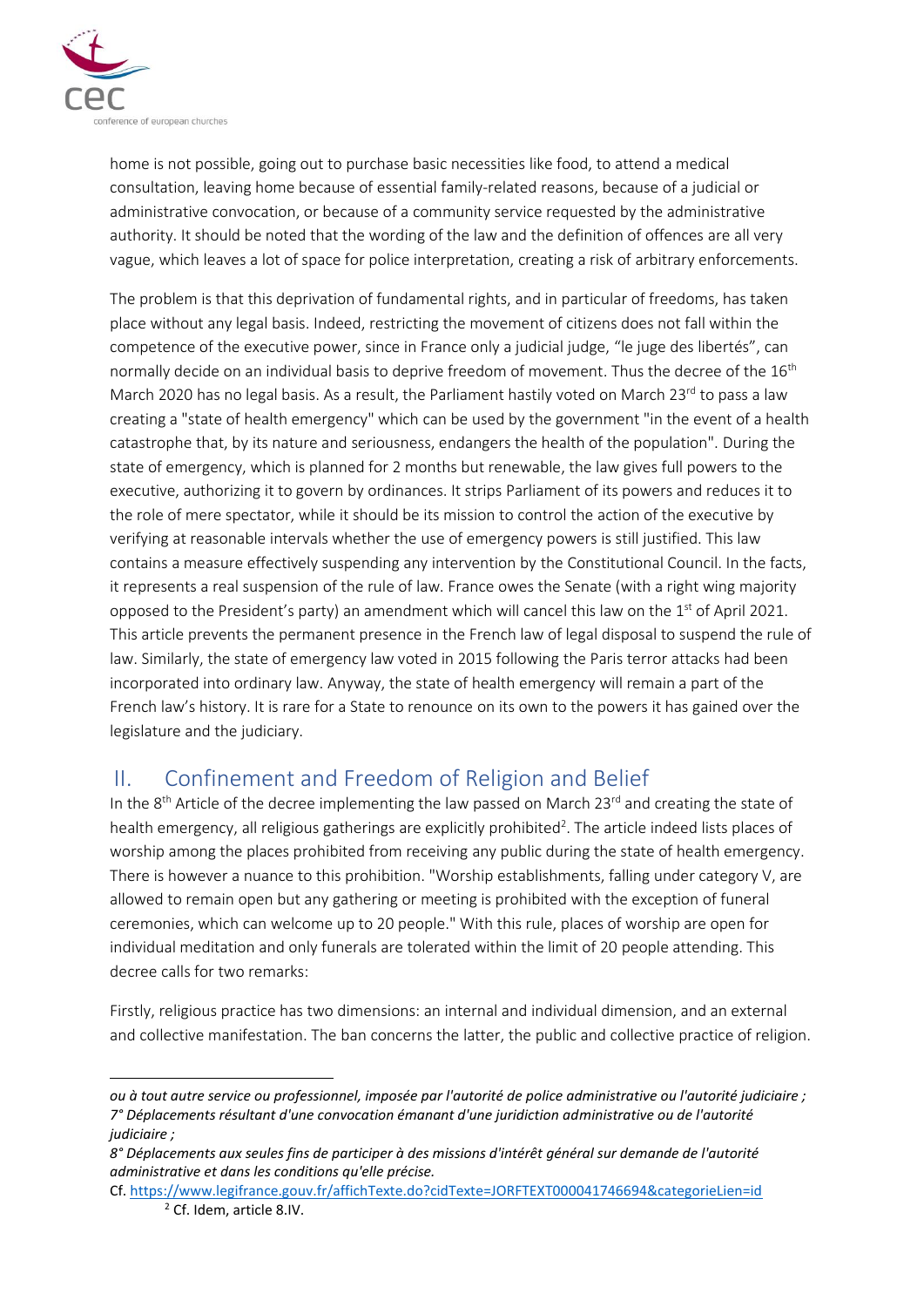

Generally speaking, it can thus be considered that the problem is not freedom of religion or belief, but rather the freedom of religious practice. Indeed, since it is not possible to monitor hearts and minds, the problem arises when a religion becomes visible, concrete, palpable. Indeed, the ban on welcoming the public in churches, synagogues and mosques effectively only suspended collective religious practice, but not private or individual practice. Can we legitimately speak of an infringement on religious freedom as some have been suggesting?

Secondly, in France the government has not considered religious practice to be essential or vital. The law does not deal *per se* with religious freedom. It bans religious gatherings as part of a broader list of places open to the public that are subject to administrative closure under the state of health emergency. Collective religious practice is thus associated with social and cultural life, and is subject to the same ban as cinemas, bars, restaurants, theatres, concert halls, libraries, museums, leisure centers, etc.

Finally, it should be noted that the wording of this ban on religious gatherings has not been widely contested. All religious leaders, including Christians, Jews and Muslims, called for the respect of health measures set out by the government to save life. This reaction should be seen in the context of the panic created by the media coverage of the health crisis.

In France, a progressive and differentiated deconfinement (based on a departmental map) was implemented from  $11<sup>th</sup>$  May 2020 onward. Priority has been given to economic and educational activities. To this end, meetings of 10 people or less have first been allowed while requiring a full compliance with sanitary measures. The ban of collective religious practice was not lifted. The Ministry of the Interior had, however, taken care to call a meeting of religious leaders to inform them that, depending on the developments of the health situation, religious gatherings should be possible again from the 2<sup>nd</sup> of June onward (the Monday after Pentecost). This announcement led to some uproars by conservative circles, especially Catholics and some evangelical Protestants, who demanded the authorization to celebrate services on Pentecost day, and not the next day. Following the announcement of this demand, the rector of the Grand Mosque of Paris asked that religious gatherings should be authorized from May 24<sup>th</sup> so that Muslims could celebrate Eid el-Fitr, which marks the end of Ramadan.

With the silence of the Ministry of the Interior, several associations referred the matter to the judge des Référés of the Council of State, stating that, since the deconfinement of  $11<sup>th</sup>$  of May, religious activities had been subject to a stricter ban than other activities, where a gathering of 10 people was now tolerated. On 18<sup>th</sup> of May 2020, the judge des Référés of the Council of State ordered the Government to lift the total ban on gathering in places of worship and to enact instead measures that would be proportionate to the health risks and appropriate to the beginning of "deconfinement". In his ruling, the judge des Référés of the Council of State recalled that freedom of worship, which is a fundamental freedom, also includes among its essential components the right to participate collectively in ceremonies, particularly in places of worship. It must however be reconciled with the constitutionally valid objective of protecting health.

Thus, in France, it was through an appeal to the Council of State that collective religious practice in compliance with restrictive measures was gradually allowed again.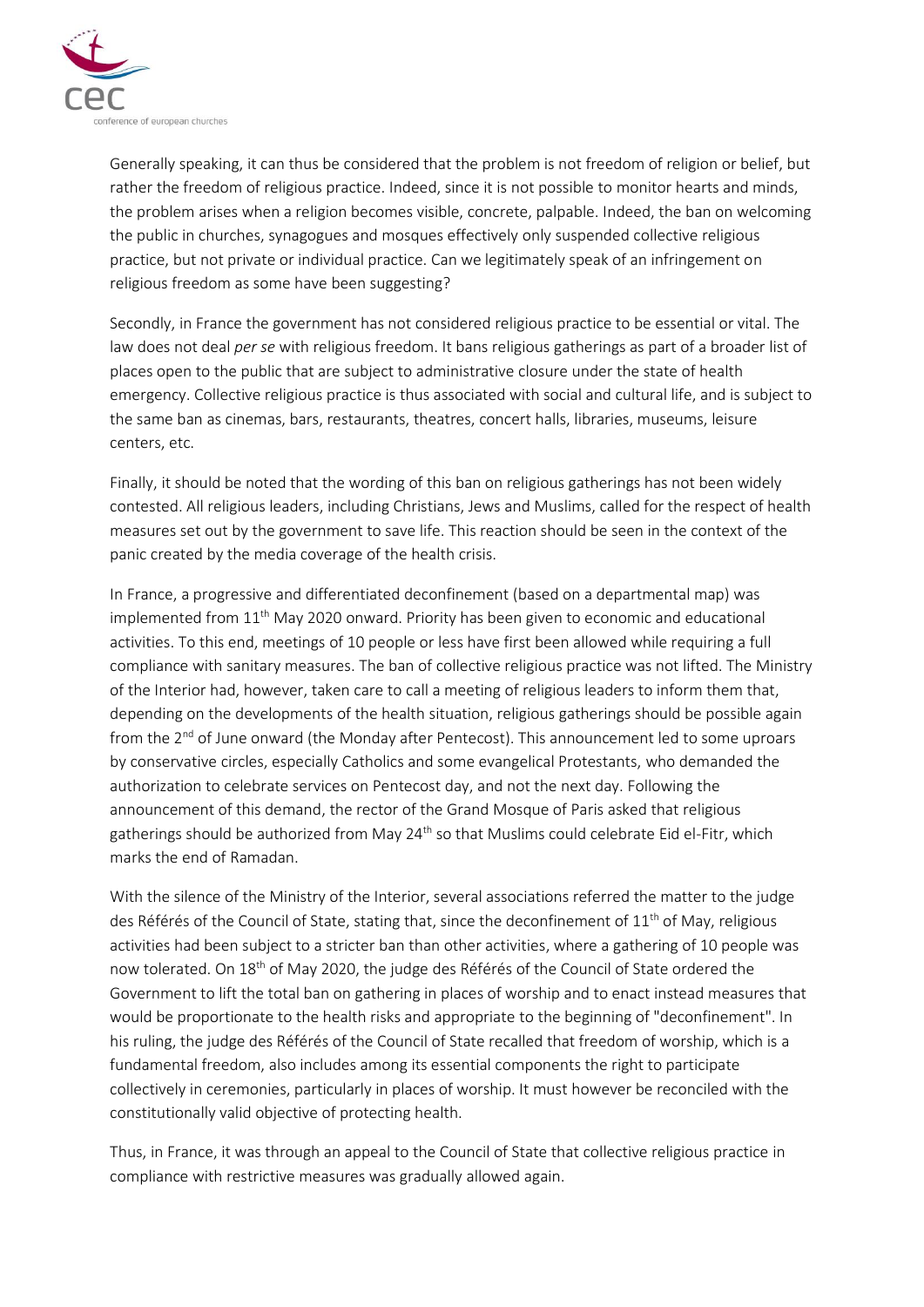

## III. Problems and reactions of the churches

Churches, like societies, have just lived through a completely new period in history. Never before have our personal lives, nor those of our society, or even of the globalized economy, been slowed down, suspended or even put on hold in this way. It has been a few decades since humanity last became so collectively aware of its fragility and interdependence. With regard to the way in which the Churches have experienced this period, I will make four remarks.

#### 1. Between desert and effervescence

Confinement measures and the prohibition of gatherings in places of worship have considerably reduced the possibility of direct social relations, religious practice and church life. Numerous projects, regular meetings or highlights (confirmations, community celebrations, spiritual concerts) have had to be cancelled, suspended or postponed. And in fact, in some parishes this period of confinement was a long silence, a crossing of a desert, as those involved, for whatever reasons, were not able to invent an alternative spiritual presence or offer. In other places, this period of confinement gave rise to a real creative effervescence to maintain the connection to the community and propose a religious as well as spiritual offer, in particular by investing resources that had often been rather unexplored or neglected until then. In wanting to maintain the connection, this creative inventiveness was reinforcing the spirit of one of the etymological meanings of the word religion. The word indeed derives from the Latin verb *religare* and can mean 'to connect'. As it was not possible to meet physically, recorded celebrations have been posted on the internet; spiritual appointments, sometimes daily, have been proposed on social media; a telephone pastoral care and an epistolary pastoral<sup>3</sup> care were developed, especially for the elderly or isolated people. Progressively, some pastors or parishes have tried interactive remote worship on Zoom. From time to time, these virtual worship assemblies have broadened their horizons, sometimes far away by welcoming people from abroad, sometimes close to home by welcoming people who would not have gone to worship physically. In view of this experimentation exploring the potential of these until now rather neglected tools to organize worship, we could say that the Covid19-induced *confinement* has contributed to the *deconfinement* of the Church and to the emergence of a "Church 2.0".

#### 2. What pastoral care for a complicated bereavement?

Health restrictions have made it difficult, sometimes impossible, to accompany people at the end of their lives. The inability of families to support their relatives suffering from the disease, accompany parents locked in a nursing home, or be there physically for loved ones at the end of their life has been very traumatic. While many have been psychologically isolated, others were bound to feeling guilty for leaving a loved one with a sense of abandonment in the last moments of his life.

In addition, the ban on holding funerals with more than 20 people complicated the grieving process. Realizing how important it is to be able to come together, support one another, tell each another about the life of the deceased and to entrust him or her to God in collective prayer, the pastors struggled to find new ways to accompany the grieving process. Should there be a collective religious celebration at the end of the lockdown? Should there be a thanksgiving service on the first anniversary of the death? This questioning was as intense as it was brief. Indeed, very quickly, new habits were

<sup>&</sup>lt;sup>3</sup> Some pastors have begun to send letters to isolated seniors on a regular basis.